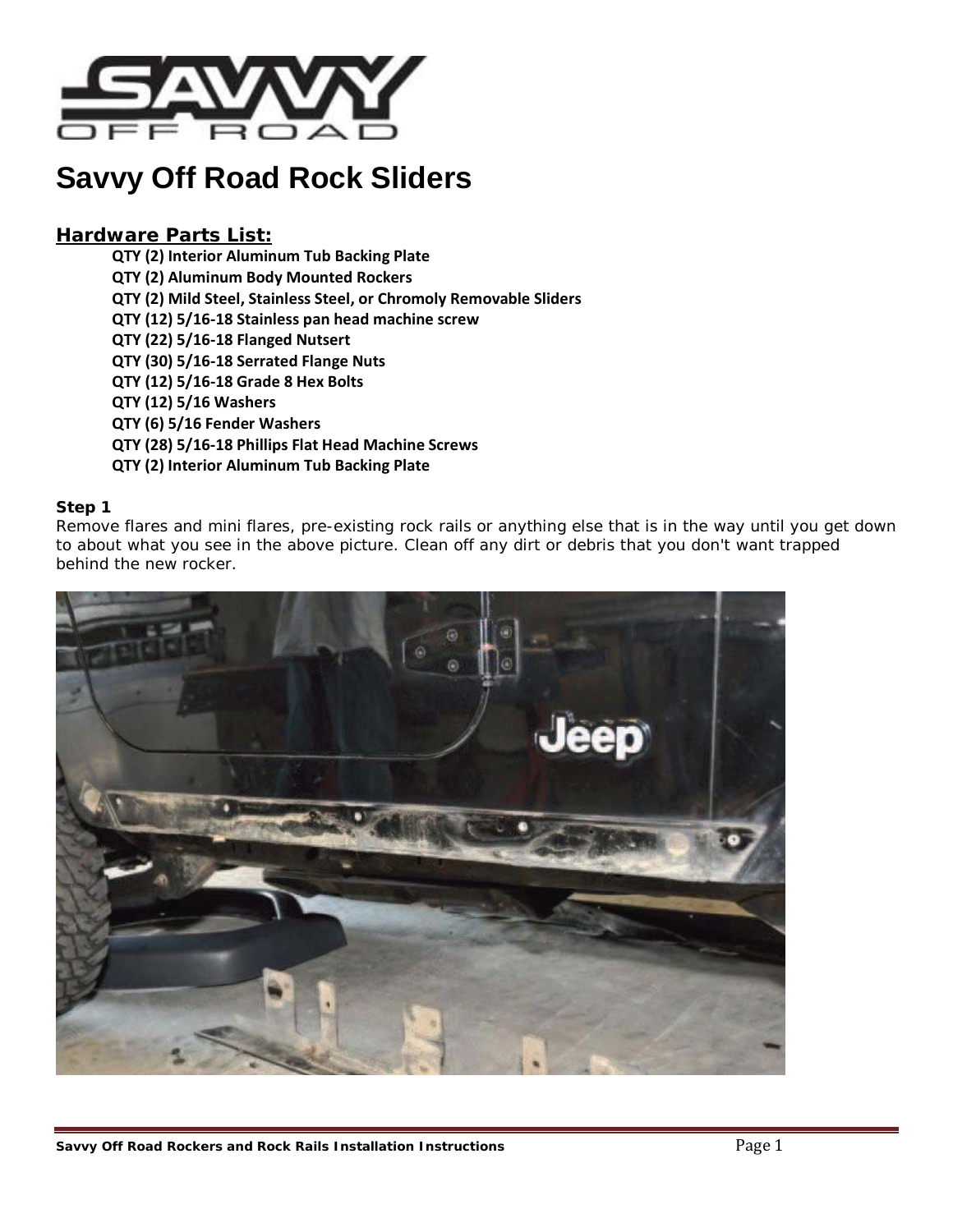# **Step 2:**

Using a suitable hammer, carefully tap any of the stock nutserts to a level that is flush with the sheet metal or slightly below. You may not have all the ones shown unless you removed the OEM rails that are on a Rubicon. There will still be some behind the flares that will need to be addressed though on Non Rubicon models.



# **Step 3:**

Position the aluminum rocker on the side of the rig under the door in preparation for centering and preloading. Note- there is an aluminum rectangular block with holes welded to the lower inside rear of the rocker. Those will need to be oriented towards the rear of the vehicle and will butt up against the formed body mount channel under the rig.





**Savvy Off Road Rockers and Rock Rails Installation Instructions Page 2** Page 2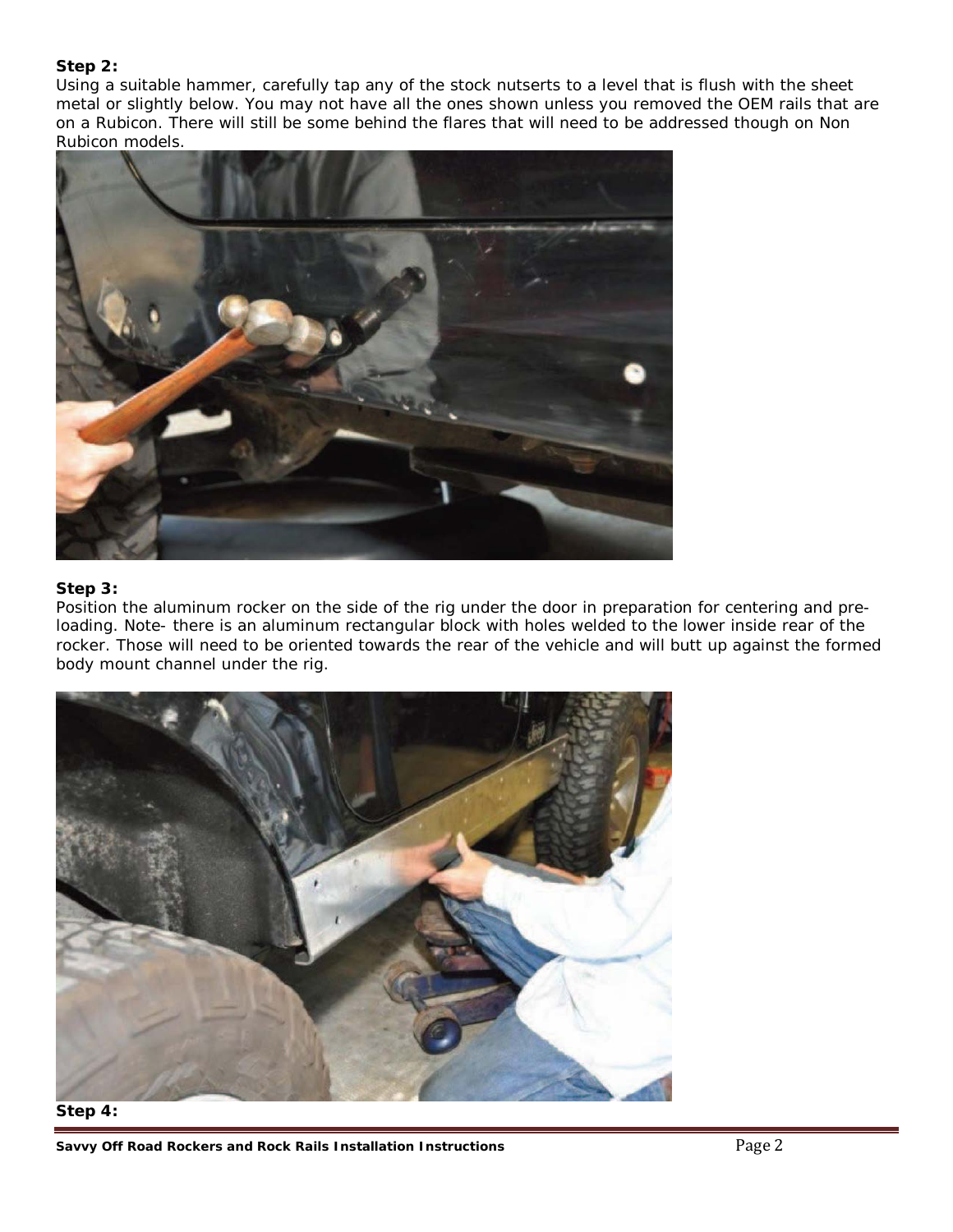After you center the rail front to back, place a floor jack or similar in such a way that you can apply upwards pressure in a safe manner on the angled outer edge of the rocker. The rocker needs to be preloaded upwards very tightly. At the same time, you will need some clamps to hold it against the side of the tub. Large C-clamps and a couple of blocks of wood inside the tub work pretty well for this. What we're trying to accomplish is to get the rocker up and against the rig very tightly. We've found it best to jack it up a bit, clamp it to the side and then keep working both until you have it where it needs to be.



Take your time as this is the single most critical element of the installation. When you drop onto a rock or log with your rig, several thousand pounds of force can be developed that try to force the rail upwards. We are trying to get all the slack out of the rocker when they are installed so when they take hard hits, it will be impossible to move them.

## **Step 5:**

After the rocker is clamped and pre-loaded, it's now time to drill the holes for mounting them up. Using a suitable drill and bit, drill through all the holes that bolts will go through. Use some method you are comfortable with to keep the drill bit centered in the countersunk holes. I prefer to mark them, center punch and then drill, but that's not required. The closer to center you get the holes, the easier the final install will be. Don't forget to drill the bottom ones upwards into the body mount rail while you have it clamped up.